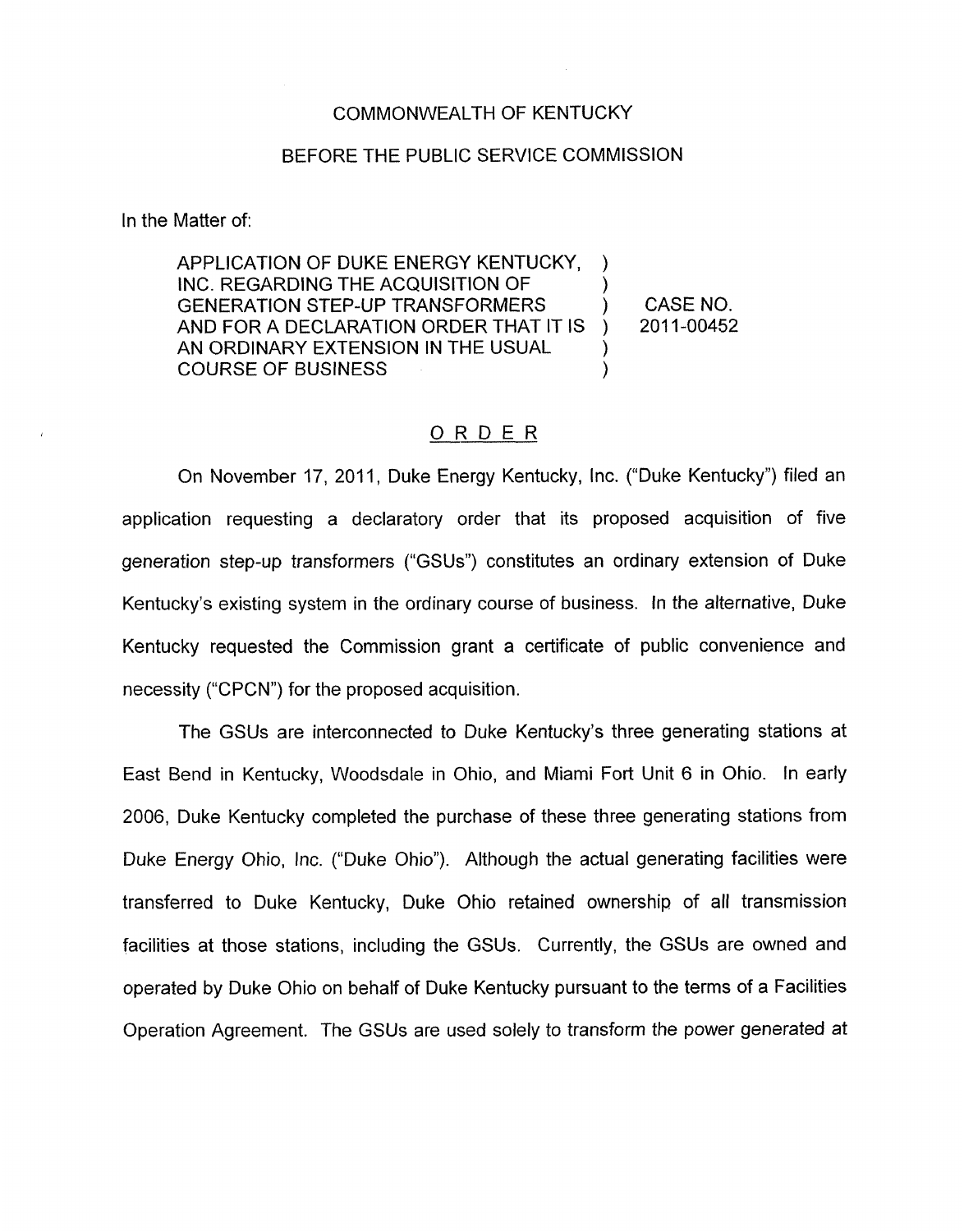the three generating stations to transmission-level voltage for ultimate delivery to Duke Kentucky's customers.

The East Bend station, co-owned by the Dayton Power and Light Company, consists of a single unit, coal-fired generator. East Bend is served by a single 700 MVA step-up transformer bank.

The Woodsdale station consists of six combustion turbine generators that operate using natural gas or propane. The Woodsdale station is served by three 240 MVA step-up transformer banks.

Miami Fort Unit 6 is a single unit, coal-fired generator. Duke Ohio currently owns and operates the other units at the station. Miami Fort Unit 6 is served by a single 180 MVA transformer bank.

#### BACKGROUND

Duke Kentucky proposes to acquire ownership of these five GSUs so that it can terminate the Facilities Operation Agreement and take over the operation, maintenance, and repair responsibilities for those facilities, which, according to Duke Kentucky, would be consistent with its obligation to provide its customers with safe, reliable, and economic utility service. Duke Kentucky maintains that the transfer is in its best interests and those of its customers, noting that the subject GSUs are used only to serve Duke Kentucky stations and that consolidating the ownership of the three generating stations and the GSUs within Duke Kentucky reduces administrative costs, and simplifies accounting for the facilities by eliminating the need for inter-company charges for the costs of ownership, operation, and maintenance of the GSUs under the Facilities Operation Agreement.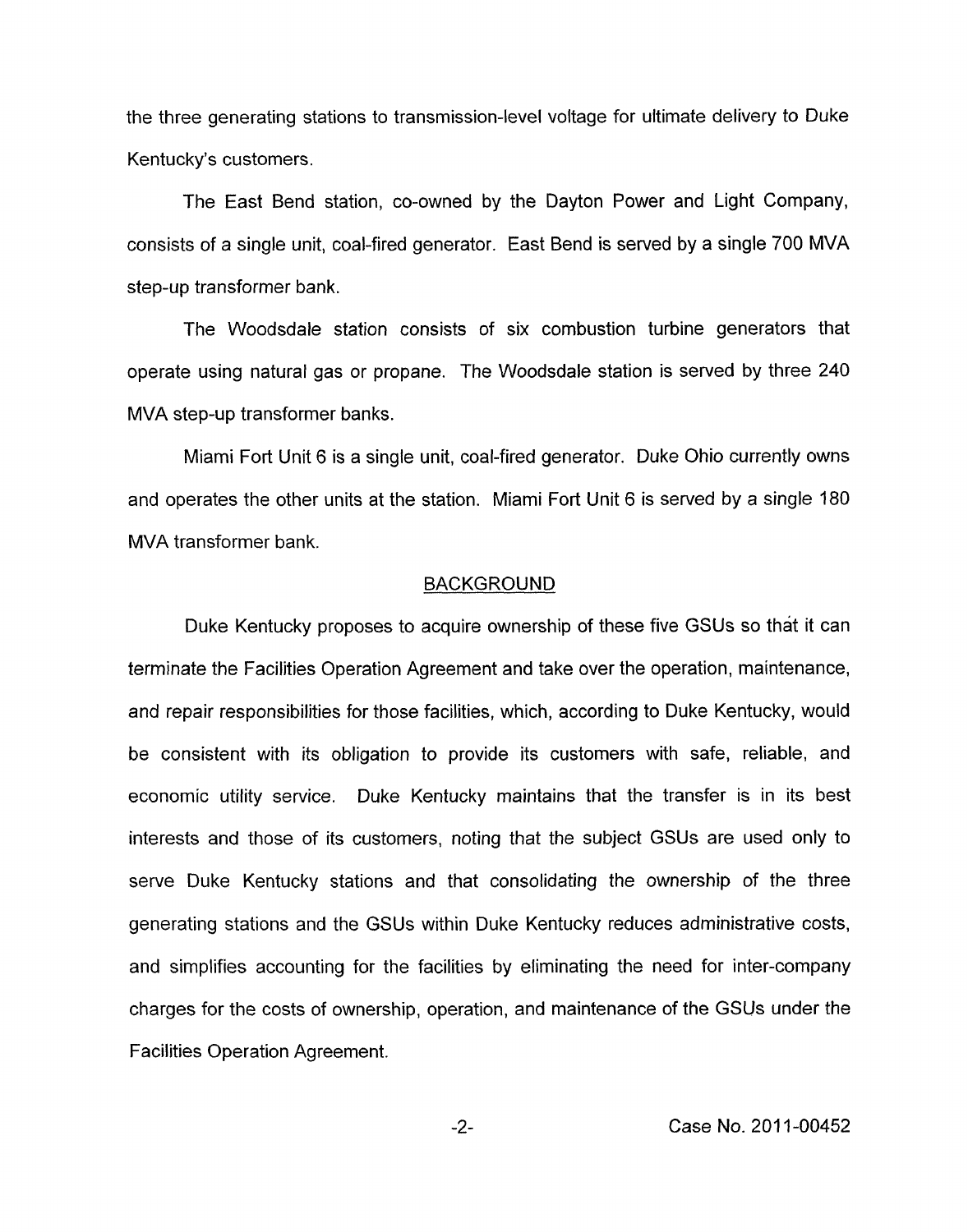The proposed acquisition will also need to be approved by the Federal Energy Regulatory Commission ("FERC"). Duke Kentucky advises that it, along with Duke Ohio, has filed a joint application pursuant to Section 203 of the Federal Power Act seeking FERC approval of the proposed transfer.

Duke Kentucky contends that the proposed transaction should be considered an ordinary extension of existing systems in the usual course of business and, therefore, exempt from the CPCN requirement of KRS 278.020. In support of its contention, Duke Kentucky states that there is no actual construction or extension of a system involved in the proposed transaction. Duke Kentucky notes that it is only acquiring existing facilities that are already used and useful in serving its customers.

Because the GSUs are already in place and used to serve its customers, Duke Kentucky maintains that the proposed transfer would not be a wasteful duplication of plant, equipment, property, or facilities. Under the terms of the Facilities Operation Agreement, Duke Kentucky pays Duke Ohio a monthly fee of \$161,148, or just under \$2 million annually, for the step-up transformation service. Duke Kentucky already has the personnel and expertise in place to maintain and operate the GSUs. The proposed acquisition would consolidate the ownership of the three generating stations and the associated GSUs at each plant site under Duke Kentucky, which, as previously stated, would simplify ratemaking and accounting for the facilities by eliminating need for intercompany charges for the costs of ownership, operation, and maintenance of the GSUs under the Facilities Operation Agreement.

Duke Kentucky further asserts that the proposed acquisition would not materially affect its financial condition because the Woodsdale and Miami Fort Unit 6 GSUs would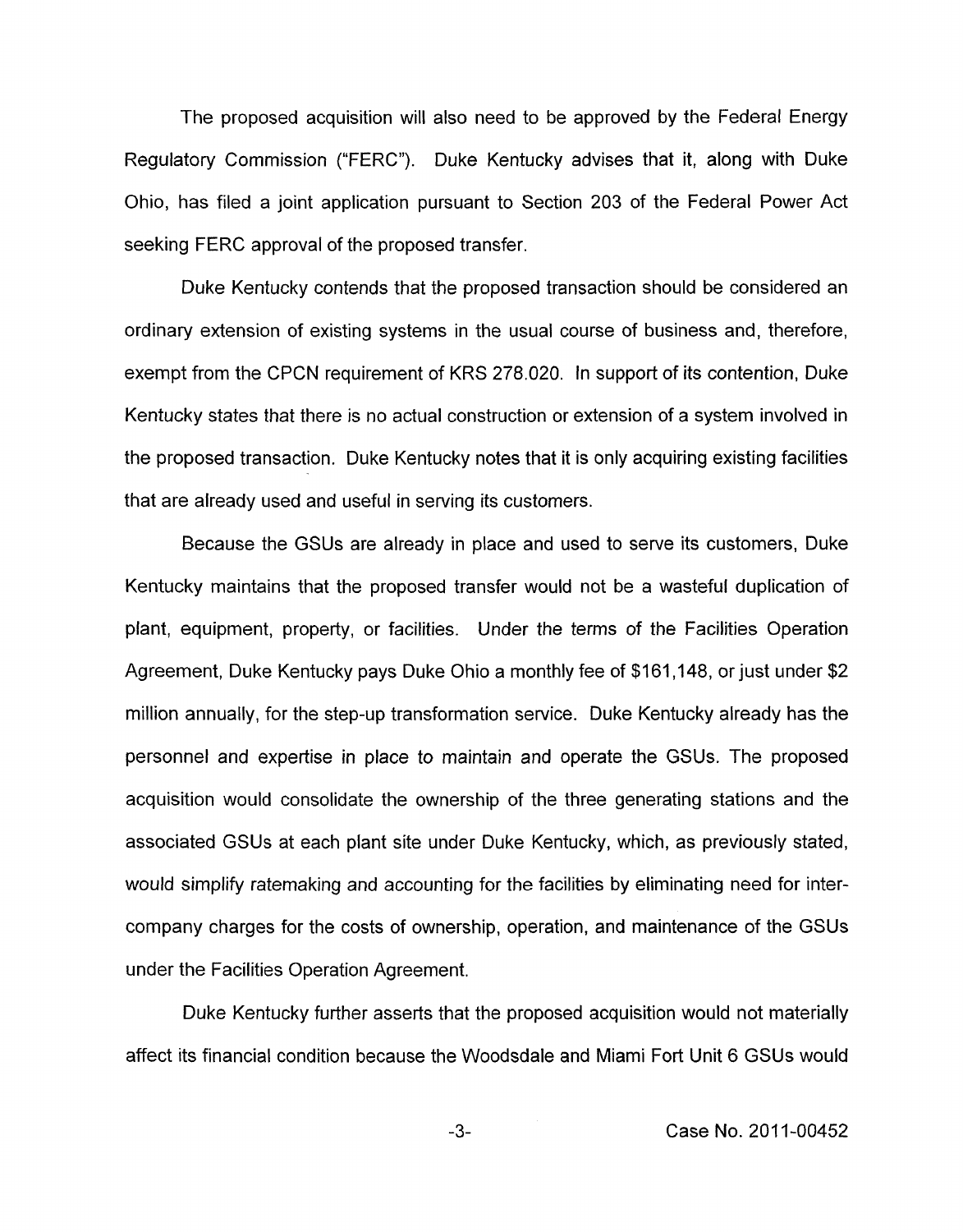be transferred at the net book value as of the date of the closing and the East Bend GSU, which has reached the end of its useful life and will need to be replaced, would be transferred at its salvage value. As of September 30, 2011, the net book value of the Woodsdale GSU banks is \$7,774,498 and the net book value of the Miami Fort Unit 6 GSU is \$53,503. At the time of closing, the net book value of these GSUs will be lower than the September 30, 2011 value. The salvage value of the East Bend GSU is \$270,000, based on an independent third-party evaluation. Duke Kentucky notes that the acquisition of the East Bend GSU at scrap value will allow it to utilize the equipment as an emergency spare step-up transformer going forward at a reasonable price. The cost to replace the East Bend GSU is approximately \$6 million. Duke Kentucky informs the Commission that, pursuant to the terms of the Facilities Operation Agreement, it would be responsible for the replacement costs of the East Bend GSU notwithstanding the proposed transfer. Terminating the agreement would allow Duke Kentucky to be responsible for maintaining the new East Bend GSU going forward.

Lastly, Duke Kentucky states that the acquisition of the GSUs would not compete with or conflict with the existing certificates or services of any other jurisdictional utilities in the area. The GSUs are located on land owned by Duke Kentucky and in close proximity to the three generation stations.

## **DISCUSSION**

KRS 278.020(1) requires a utility to obtain a CPCN prior to constructing any new facility that is intended to furnish regulated utility services to the public. However, this statute also provides an exemption from the certificate requirement if the new facility is

-4- Case **No.** 201 1-00452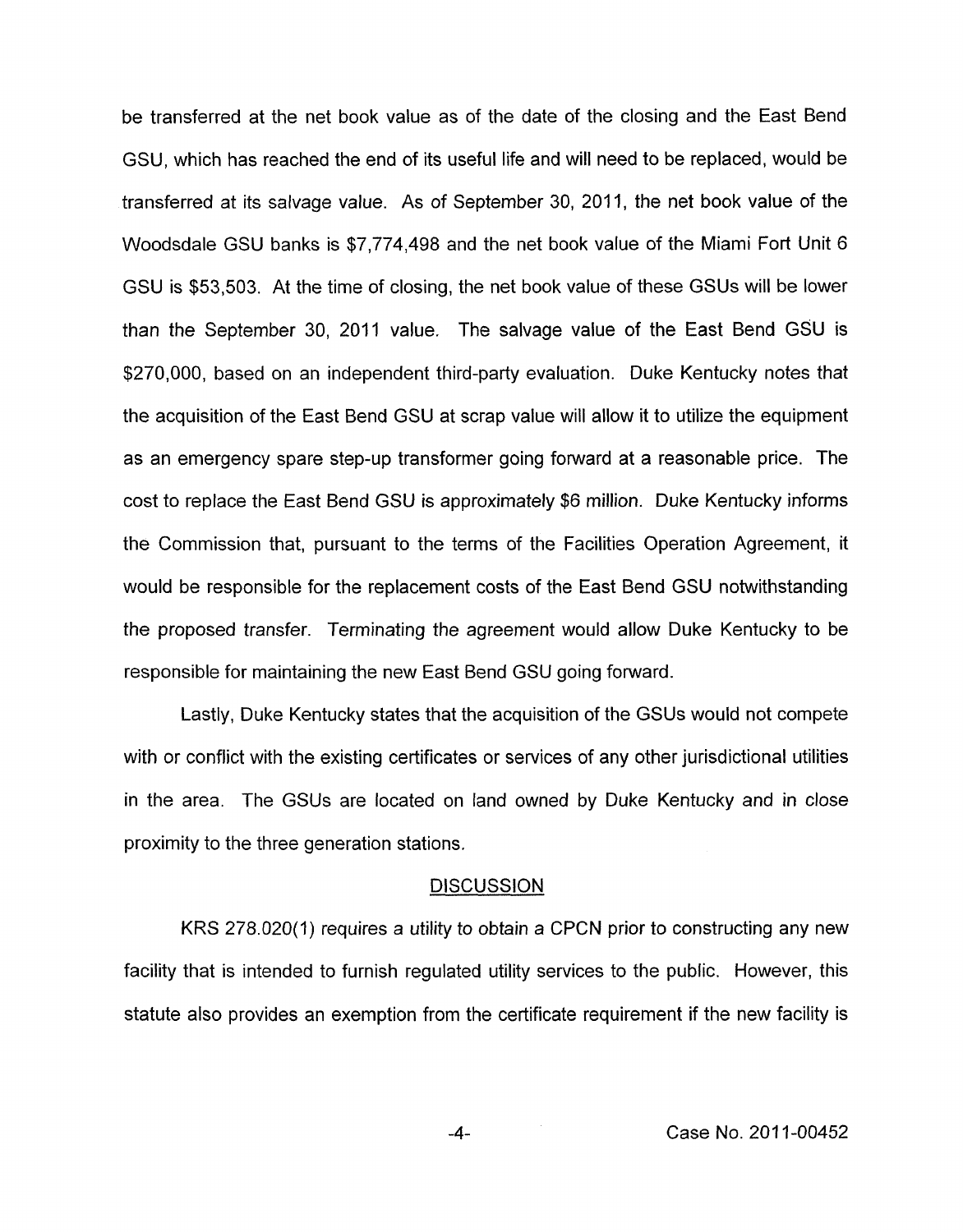an ordinary extension of existing systems in the usual course of business. 807 KAR 5:001, Section 9(3) defines that exemption as follows:

> Extensions in the ordinary course of business. No certificate of public convenience and necessity will be required for extensions that do not create wasteful duplication of plant, equipment, property or facilities, or conflict with the existing certificates or service of other utilities operating in the same area and under the jurisdiction of the commission that are in the general area in which the utility renders service or contiguous thereto, and that do not involve sufficient capital outlay to materially affect the existing financial condition of the utility involved, or will not result in increased charges to its customers.

Having reviewed the application and being otherwise sufficiently advised, the Commission finds that the proposed acquisition of the subject GSUs satisfies the criteria set forth in 807 KAR 5:001, Section 9(3) to be classified as an ordinary extension in the usual course of business. As Duke Kentucky has noted, the proposed acquisition does not involve any construction of new facilities. Rather, the proposed transfer is for the acquisition of existing facilities that are already in use for serving Duke Kentucky's customers and that are already being paid for by Duke Kentucky under the Facilities Operation Agreement. As of December 31, 2010, Duke Kentucky's net electric plant investment is approximately \$593,628,113, and its annual electric operating revenues are \$347,408,408. With a GSU investment requirement of \$8.098 million, the cost of the proposed acquisition will not materially affect Duke Kentucky's financial condition. Likewise, given its relatively limited scope, combined with the cost savings resulting from the acquisition, the proposed transaction would not result in increased charges to Duke Kentucky's customers. In addition, the acquisition of the proposed GSUs will not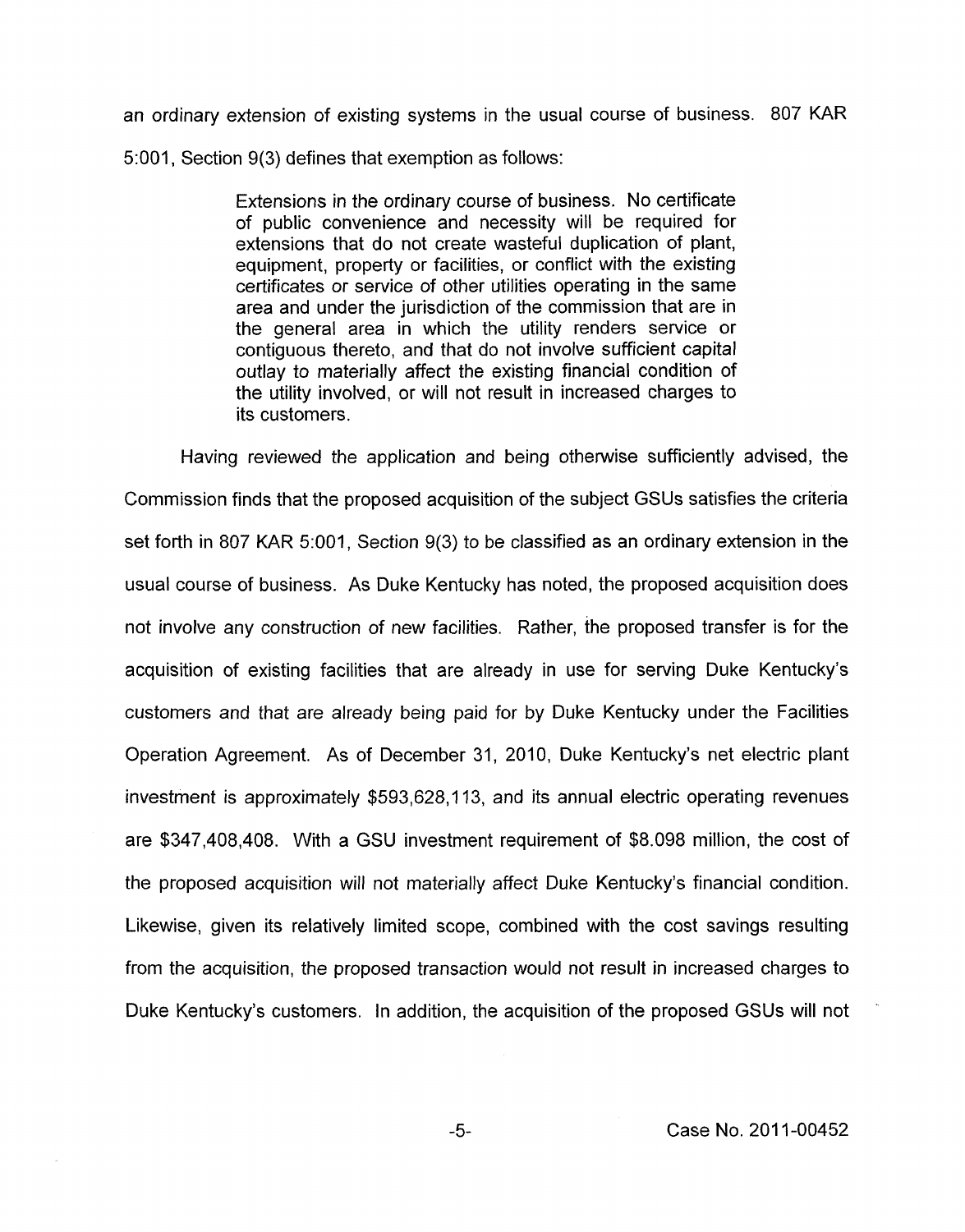conflict with the existing certificates or service of other utilities under the Commission's jurisdiction. Therefore, the proposed transfer will not create wasteful duplication of plant, equipment, property, or facilities.

IT IS THEREFORE ORDERED that the proposed transfer of the subject GSUs from Duke Ohio to Duke Kentucky is properly classified as an ordinary extension of existing systems in the usual course of business and a CPCN, pursuant to KRS 278.020(1), is not required for its acquisition.

By the Commission



ATTEST:

Stephanic Bell 6 1ell Des

Case No. 2011-00452